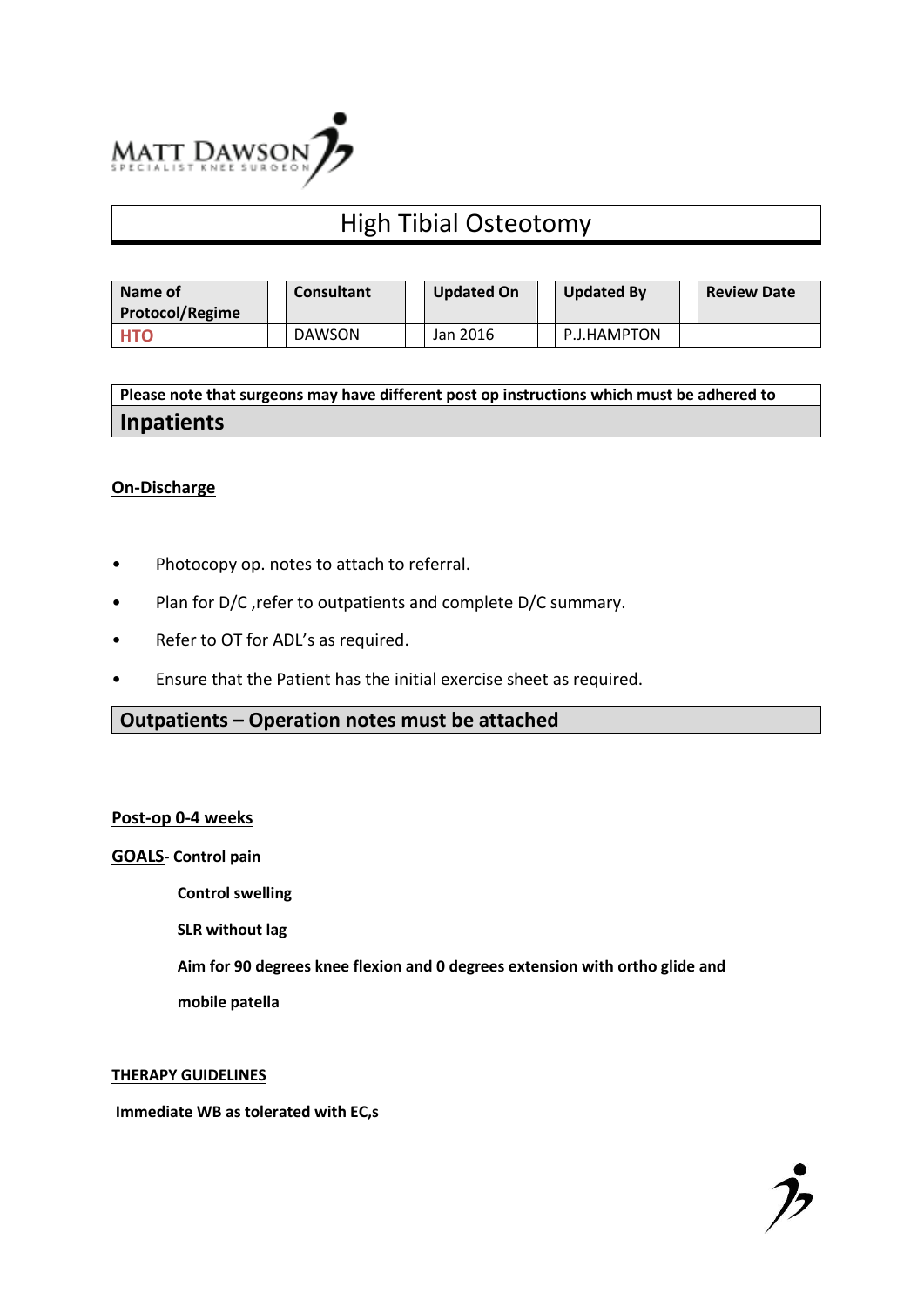**4 – 6 weeks**

**GOALS Reduce pain meds as appropriate Increase control SLR Progress ROM knee flex/ext to accommodate static bike Control swelling Advance to normal gait pattern without EC,s**

#### **THERAPY GUIDELINES**

**Driving maybe commenced when functional ROM and FWB Early proprioceptive training Hydrotherapy Low resistance bike**

**6-12 weeks**

**GOALS**

**FROM**

**Full strength**

**THERAPY GUIDELINES**

**Increased resistance on static bike.**

**Rower**

**Treadmill walking**

**Stepper**

**core control ( Basic Swiss ball)**

**12weeks-6/Months**